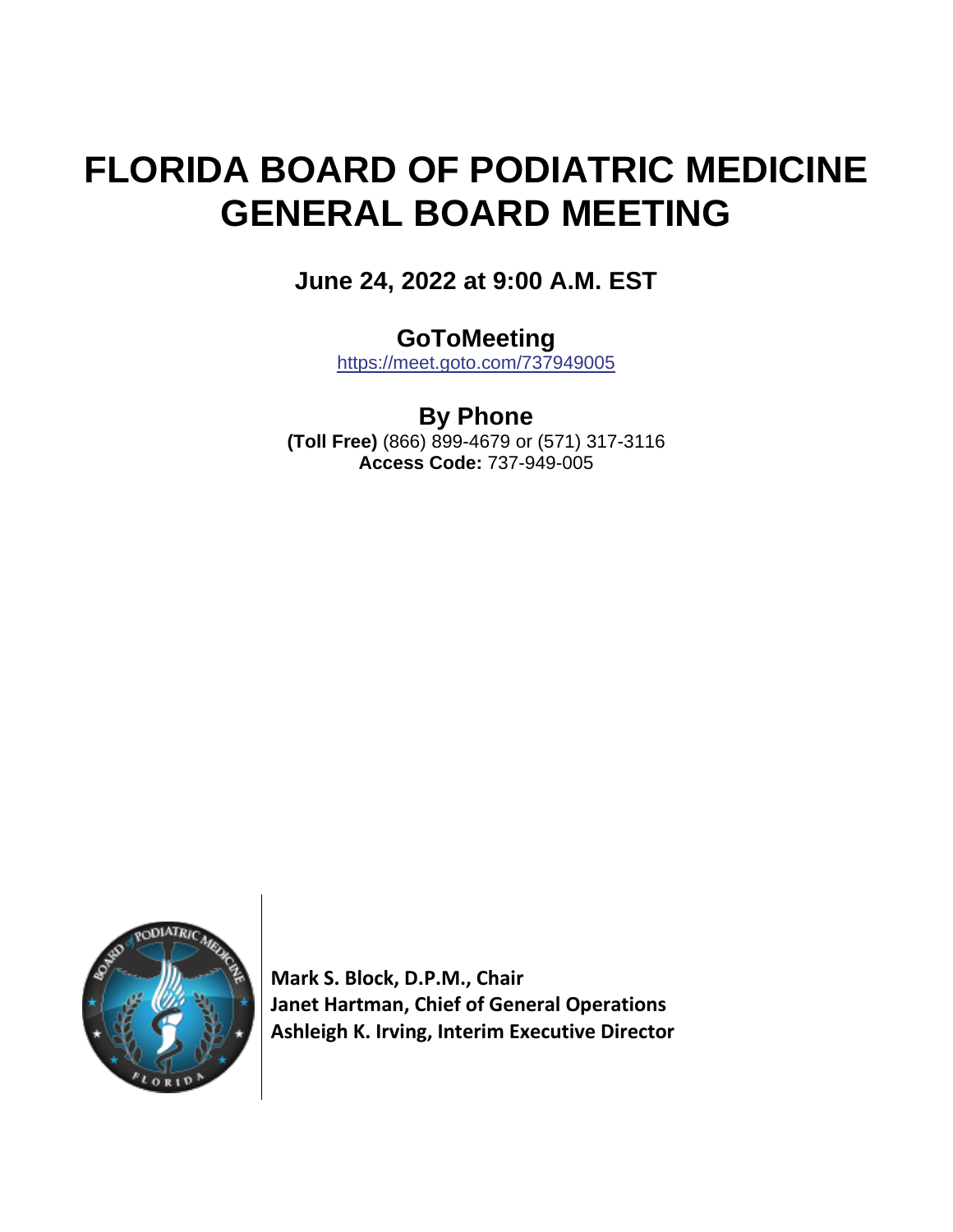## **BOARD MEMBERS**

Mark S. Block, D.P.M. – Chair Soorena Sadri, D.P.M. – Vice-Chair Joseph Strickland, D.P.M. Marc Klein, D.P.M. Robert Morris, PhD

## **BOARD STAFF**

Janet Hartman, Chief of General Operations Ashleigh K. Irving, Interim Executive Director Eric Pottschmidt, MBA, Program Operations Administrator

## **BOARD COUNSEL**

Christopher Dierlam, Assistant Attorney General

## **DEPARTMENT OF HEALTH COUNSEL**

Caitlin R. Harden, Esq, Senior Attorney, Prosecution Services Unit

**Participants in this public meeting should be aware that these proceedings are being recorded. An audio file of the meeting will be posted on the Florida Board of Podiatric Medicine website.**

## **AGENDA**

- **I. CALL TO ORDER -** Roll Call
- **II. WELCOME AND APPROVAL OF NEW INTERIM EXECUTIVE DIRECTOR –** Ashleigh K. Irving
- **III. WELCOME NEW BOARD MEMBER –** Marc Klein, D.P.M.
- **IV. REVIEW AND APPROVAL OF MINUTES -** April 8, 2022
- **V. PROSECUTOR'S REPORT**
- **VI. DISCIPLINE -** Augustine A. Bollo, D.P.M.

## **VII. APPLICATION REVIEWS**

- a. Muriel Pfister, Certified X-Ray Assistant
- b. Starr Durrance, Certified X-Ray Assistant
- c. Donna Faulkner, Certified X-Ray Assistant

#### **VIII. DECLARATORY STATEMENT -** Kevin Lam, D.P.M.

a. Motion to Intervene - Florida Medical Association, Inc. and Florida Osteopathic Medical Association, Inc.

## **IX. REPORTS**

- a. Chair's Report
- b. Executive Director's Report
	- i. Financial Report